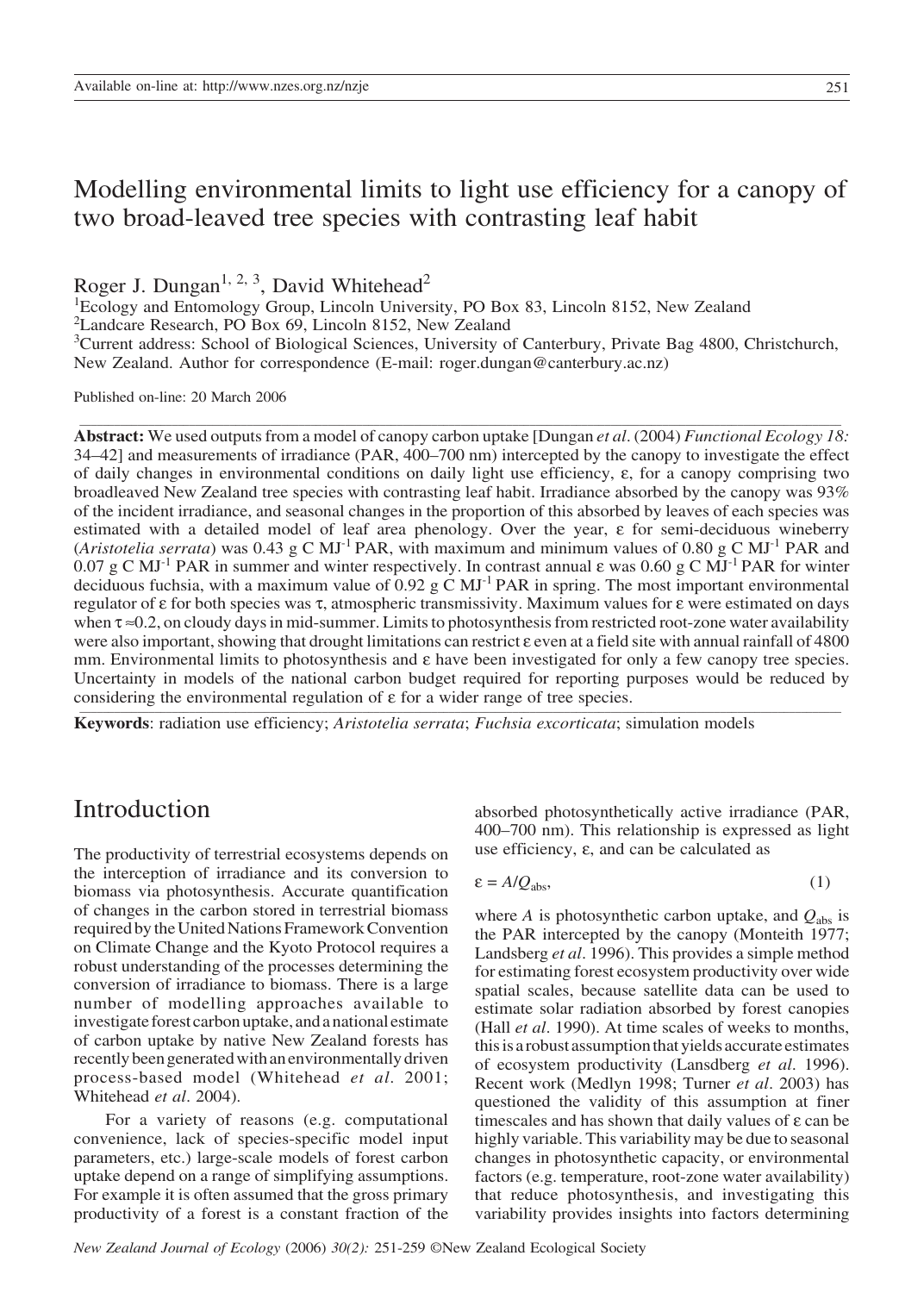forest productivity.

The amount of solar radiation absorbed by a forest is a function of the amount and distribution of leaf area in the canopy. New Zealand forest tree species are predominantly evergreen (Wardle 1991, McGlone *et al*. 2004) and on this basis Whitehead *et al*. (2001) held leaf area constant in their nationwide carbon uptake model. While this assumption is appropriate at large spatial scales, this is not always the case, such as when considering carbon uptake by native deciduous or semi-deciduous trees (e.g. Dungan *et al*. 2004) or by seral vegetation dominated by introduced deciduous tree species.

We examine the effects of environmental variables on modelled values of light use efficiency for a canopy of two tree species that differ in the phenology of canopy leaf area. Wineberry (*Aristotelia serrata*) and fuchsia (*Fuchsia excorticata*) commonly co-occur in early successional vegetation in New Zealand, but differ in leaf habit. Wineberry is semi-deciduous and produces a single annual cohort of leaves which is replaced each year, whereas fuchsia is only one of 10 tree or shrub species in the native New Zealand flora that is winter deciduous (Dungan *et al*. 2003a, McGlone *et al*. 2004). Annual carbon uptake by these species at a site in New Zealand has been estimated previously, using an environmentally driven process-based model (Dungan *et al*. 2004). The forest canopy we describe offers useful insights into factors that determine limits to daily estimates of ε for forest canopies. Although photosynthetically active leaves are present in the canopy year round, canopy leaf area index (*L*) varies by a factor of ten from summer to winter. Furthermore, the seasonal pattern of leaf area phenology differs markedly for these two species. We begin by describing a model of seasonal changes in *L* for each species in the canopy, based on detailed measurements of leaf emergence and mortality at the shoot level. Using the model we are able to estimate the proportion of measured irradiance intercepted by leaves of each species in the canopy. The estimates of  $Q_{\text{abs}}$  are combined with estimated of daily canopy carbon uptake determined previously (Dungan *et al*. 2004), to derive estimates of daily ε. We then use these estimates to investigate the environmental limits to ε for a mixed wineberry and fuchsia canopy.

## **Methods**

## **Field site**

Data were collected from a forest in the Taramakau Valley, Westland, New Zealand (lat. 42° 46' S, long. 171° 33' E, elevation 200 m a.s.l.) during 1999–2000. Wineberry and fuchsia dominated the site with tree numbers of 18 225 and 2500 stems  $ha^{-1}$  and basal areas

of 38.7 and 3.3  $m^2$  ha<sup>-1</sup> respectively. The forest canopy was very uniform in height, and averaged 7 m tall. The trees were growing on a recently disturbed debris-flow fan, and had regenerated following clearance for agriculture about 20 years prior to sampling. Soil at the site was a Fluvial Recent Soil (Hewitt 1998) on poorly sorted colluvium [≈Fluventi Dystrudept; Soil Survey Staff (1996)].

Daily weather data were collected at the site with an automatic weather station. Average daily  $T_{\text{max}}$  at the site was 21 °C in January, the warmest month, and average daily  $T_{\text{min}}$  was 4.5 °C in July, the coldest month. Daily average PAR was  $18.07$  MJ m<sup>-2</sup> day<sup>-1</sup> in December and 3.01 MJ m<sup>-2</sup> day<sup>-1</sup> in June. Rainfall at the site was 4830 mm for the year. Rain was recorded on 146 days in the year, and the longest period with no rainfall recorded was 12 days.

#### *Seasonal changes in canopy leaf area*

Although leaves are retained in the canopy year round, wineberry and fuchsia have markedly different seasonal leaf area index (*L*). The area of leaves per shoot was measured from a population of 15 fuchsia shoots and 53 wineberry shoots, selected at random from five mature fuchsia and fourteen mature wineberry trees that could be safely reached from a tower walkway built to access the canopy. The length and width of individual leaves on each shoot was recorded, and a record was kept of the presence or absence of every leaf. Leaves were counted at weekly intervals during the time of maximum leaf and shoot expansion, with frequency of visits reduced to fortnightly, and then to monthly once leaves had stopped expanding (for additional detail, see Dungan *et al*. 2003a). Leaf area emergence and mortality for each shoot were calculated by multiplying the number of leaves that emerged or died at each measurement period by the average area of leaves present at the time. The area  $(a, m<sup>2</sup>)$  of each leaf was estimated from empirical relationships derived from measurements of the length (*l*), width, (*w*) and area of a random sample of 50–100 leaves for each species (wineberry  $a = 0.625 \times l \times w$ ,  $r^2 = 0.98$ , *P*  $\leq$  0.001; fuchsia *a* = 0.0172  $\times$  *l*,  $r^2$  = 0.92, *P* < 0.001).

Maximum canopy *L* was estimated from destructive measurement of leaf area on six trees per species that encompassed the range of tree diameters present in the forest, harvested at the time of maximum leaf area. All the leaves were removed from each tree and the fresh weight of the total tree foliage measured. A well-mixed sub-sample of leaves (the percentage of total foliage in the sample ranged from 25% for large trees, to 100% for small trees) was weighed and the total leaf area of the sample measured with a leaf area meter (LI3000, LiCor, Lincoln, NE). The total tree leaf area was thus estimated from the ratio of sample area to fresh mass, and canopy *L* estimated from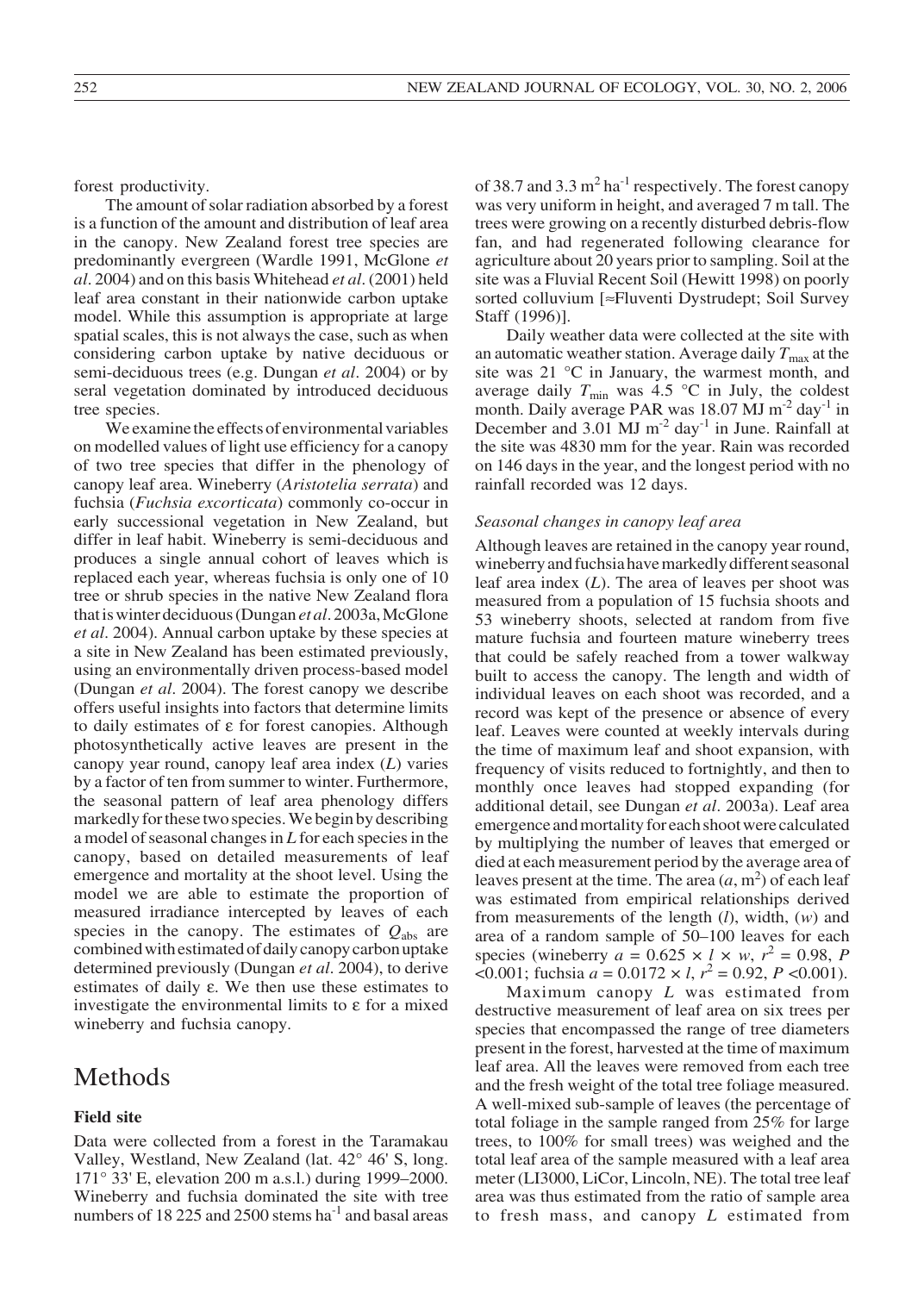

**Figure 1.** The relationship between stem diameter and total tree leaf area for wineberry (•) and fuchsia (ο) used to estimate stand leaf area index from measurements of stem diameter in a 400 m<sup>2</sup> forest plot. There was no significant difference in this relationship between the species (ANCOVA;  $P = 0.31$ ), so a single relationship was calculated (leaf area = diameter  $\times$  1.37  $-2.97, R^2 = 0.94, P < 0.001$ .

measurements of tree diameter in a  $400 \text{ m}^2$  quadrat and the linear relationship between tree diameter and total leaf area for each species (Figure 1). Maximum *L* was 5.4 m<sup>2</sup> m<sup>-2</sup>, of which wineberry was 4.9 m<sup>2</sup> m<sup>-2</sup> and fuchsia was  $0.5 \text{ m}^2 \text{ m}^2$ . Daily changes in *L* were estimated as the numerical difference between average leaf area emergence and mortality per shoot, described by growth equations (Dungan *et al*. 2003a), multiplied by a factor to scale maximum shoot leaf area to the maximum canopy *L*.

### *Measurement of Q*abs

PAR at the top of the canopy  $(Q_i)$  was measured with a quantum sensor (Li190SA, LiCor, Lincoln, Nebraska) and total shortwave irradiance (*S*, 298–1100 nm) at the forest floor was measured with an array of four thermopile solarimeters (TSL, Delta-T, Cambridge, UK) placed on the corners of a 5×5 m grid square. Solarimeter data were corrected to account for the differential absorption of irradiance in the blue and red wavebands by chlorophyll in the canopy leaves following Chen *et al*. (1997), and these corrected values used to estimate irradiance in the photosynthetically active waveband at the forest floor following Gaudriaan and van Laar (1994). Half-hourly average values were integrated to give daily totals, and *Q*abs was estimated as the difference in daily totals above and below the canopy. Although this approximation ignores the effect of canopy reflectance, modelling simulations using the formulation of Spitters *et al*. (1986) for our canopy indicate that reflectance in the photosynthetically active waveband is only a small proportion of  $Q_i$  (<4%; data not shown).

### *Estimating* ε *from model outputs*

Daily values of  $ε$  were estimated using values of daily photosynthesis (*A*) for wineberry and fuchsia obtained from an environmentally driven process-based model (Whitehead *et al*. 2004, Dungan *et al*. 2004), using daily weather data collected at the site. The canopy model scales leaf-level photosynthesis to the whole canopy by accounting for the interception of irradiance by leaves, and day-to-day limits to photosynthesis regulated by changes in environmental conditions. The canopy is divided into homogenous layers based

**Table 1.** Values for parameters used in the canopy photosynthesis model. Parameters are  $V_{\text{cmax}}$ , the maximum rate of rubisco carboxylation when RuBP and CO<sub>2</sub> are at saturating concentrations;  $J_{\text{max}}$ , the maximum rate of electron transport when irradiance (*Q*) is saturating; and  $R_d$ , the rate of respiration from processes other than photosynthesis;  $g_{s0}$ , the minimum stomatal conductance;  $D_{\text{smin}}$ , the minimum value of *D* below which  $g_s$  is at its maximum value, and  $D_{s0}$ , a parameter describing the sensitivity of  $g_s$  to *D*. \_\_\_\_\_\_\_\_\_\_\_\_\_\_\_\_\_\_\_\_\_\_\_\_\_\_\_\_\_\_\_\_\_\_\_\_\_\_\_\_\_\_\_\_\_\_\_\_\_\_\_\_\_\_\_\_\_\_\_\_\_\_\_\_\_\_\_\_\_\_\_\_\_\_\_\_\_\_\_\_\_\_\_\_\_\_\_\_\_\_\_\_\_\_\_\_\_\_\_\_\_\_\_\_\_\_\_\_\_\_\_\_\_\_\_\_\_\_\_\_\_\_\_\_\_\_\_\_\_\_\_\_

| Parameter         |        | Value     |         | Units                                                                                                                  |  |
|-------------------|--------|-----------|---------|------------------------------------------------------------------------------------------------------------------------|--|
|                   |        | wineberry | fuchsia |                                                                                                                        |  |
| L                 | summer | 4.9       | 0.5     | $m2 m-2$                                                                                                               |  |
|                   | winter | 0.5       | 0.0     | $m2 m-2$                                                                                                               |  |
| $V_{\text{cmax}}$ | summer | 47.8      | 58.7    | $\mu$ mol CO <sub>2</sub> m <sup>-2</sup> s <sup>-1</sup><br>$\mu$ mol CO <sub>2</sub> m <sup>-2</sup> s <sup>-1</sup> |  |
|                   | winter | 21.4      | 40.7    |                                                                                                                        |  |
| $J_{\text{max}}$  | summer | 108.3     | 143.31  | umol electrons $m-2 s-1$                                                                                               |  |
|                   | winter | 52.5      | 100.04  | $\mu$ mol electrons m <sup>-2</sup> s <sup>-1</sup>                                                                    |  |
| $R_{\rm d}$       |        | 0.97      | 0.97    | $\mu$ mol CO <sub>2</sub> m <sup>-2</sup> s <sup>-1</sup>                                                              |  |
| $D_{\text{smin}}$ |        | 1001      | 1001    | Pa                                                                                                                     |  |
| $D_{s0}$          |        | 480       | 480     | Pa                                                                                                                     |  |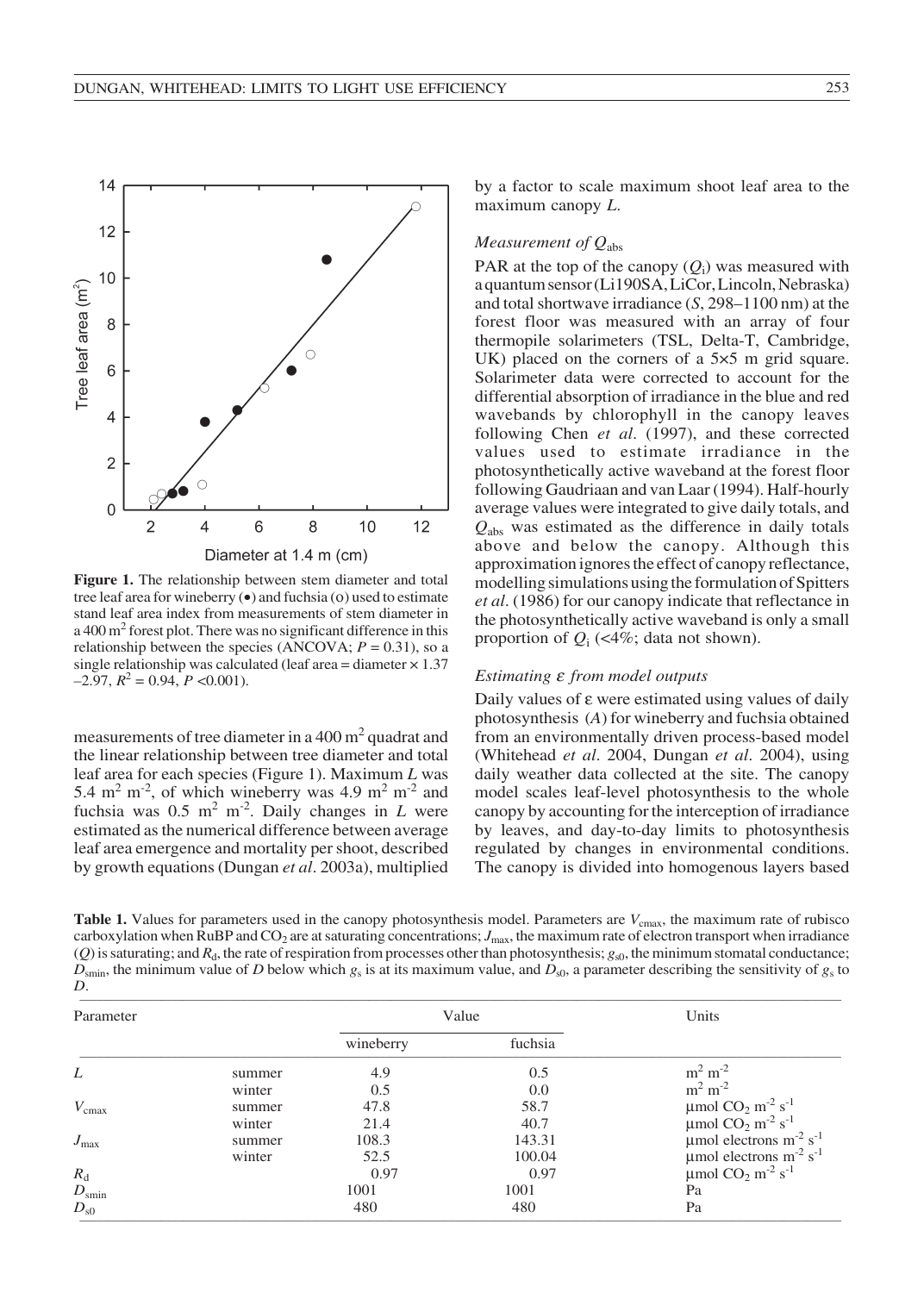on an assumed vertical distribution of canopy *L*. Direct and diffuse beam irradiance in the visible and near infra-red wavebands is estimated for sunlit and shaded leaves in each layer following Leuning (1997; after Spitters *et al*. 1986).

Photosynthesis in leaves is described by the model of Farquhar *et al*. (1980). The rate of photosynthesis in a leaf is determined by the minimum of the rates of carboxylation and regeneration of ribulose-1,5 bisphosphate (RuBP) catalysed by the enzyme rubisco (ribulose-1,5-bisphosphate carboxylase-oxygenase). Parameters for the model describing this relationship were derived from seasonal measurements of leaf gas exchange at the field site (described by Dungan *et al*. 2003b), and are listed in Table 1. The parameters include  $V_{\text{cmax}}$ , maximum rate of rubisco carboxylation when RuBP and  $CO<sub>2</sub>$  are at saturating concentrations;  $J_{\text{max}}$ , the maximum rate of electron transport when irradiance  $(Q)$  is saturating; and  $R_d$ , the rate of respiration from processes other than photosynthesis. The canopy model accounts for the coupling between photosynthesis and stomatal conductance following Leuning *et al*. (1997). Parameters describing the relationship of decreasing stomatal conductance to increasing air saturation deficit (*D*) are  $g<sub>s0</sub>$ , the minimum stomatal conductance;  $D_{\text{smin}}$ , the minimum value of *D* below which  $g_s$  is at its maximum value, and  $D_{s0}$ , a parameter describing the sensitivity of  $g_s$  to *D*. The vertical distribution of foliage was very similar for each species and, on this basis, daily values for  $Q_{\text{abs}}$ were as estimated by assuming that each species absorbed sunlight in direct proportion to its relative contribution to canopy *L*, calculated as described above.

#### *Data analysis*

The effect of environmental variables on daily ε, together with their interactions, was investigated for each species with a multiple regression model. The environmental factors investigated were daily average air temperature  $(T_{avg})$ ; total daily above-canopy irradiance  $(Q_i)$ ;  $\tau$ , the atmospheric transmissivity, the fraction of irradiance reaching the top of the canopy after absorption and scattering by clouds and atmospheric turbidity (estimated from Gaudriaan and van Laar 1994); *f*, a factor derived from field measurements that simulates the down-regulation of photosysnthesis resulting from cold-induced photoihnibition (Dungan *et al*. 2003c), and a factor, ϕ, that simulates the effect of root-zone water availability by reducing modelled photosynthesis once the daily root-zone water storage falls below 20% of its maximum value (Walcroft *et al*. 1997). This analysis was conducted in three steps. First, the environmental factors were included in an initial regression model, and the least predictive factors eliminated with automated backward selection, using the minimum value for Akaike's Information Criterion (AIC) as the selection statistic (Venables and Ripley 1995). Once the best model (i.e. the model with the minimum AIC) was selected, the effect of each of the remaining input variables on daily values of ε was estimated by calculating the change in scaled values of AIC  $(\Delta_i)$ when each variable was removed from the model. This indicates the degree of regulation of ε by each variable, and similar analytical methods were used to examine the degree of regulation by model variables on the annual carbon uptake (Whitehead *et al*. 2001) and spatial distribution of species in indigenous New Zealand forests (Leathwick *et al*. 1998). Finally, to determine the nature of the relationship of each variable to ε, coefficients for each variable were calculated from a generalised linear model that included only the variables retained in the second step. We used the statistical package R version 2.1.1 (the R Development Core Team 2004) to fit the models to the data and to obtain AIC values, and estimates of model parameters.



**Figure 2.** The seasonal pattern of leaf area index (*L*, heavy line, right-hand axis) for wineberry (A) and fushcia (B) was described as the numerical difference between cumulative leaf area emergence (•) and mortality (ο) for a sample of shoots (left-hand axis), described by growth equations, multiplied by a factor to scale leaf area per shoot to canopy *L*.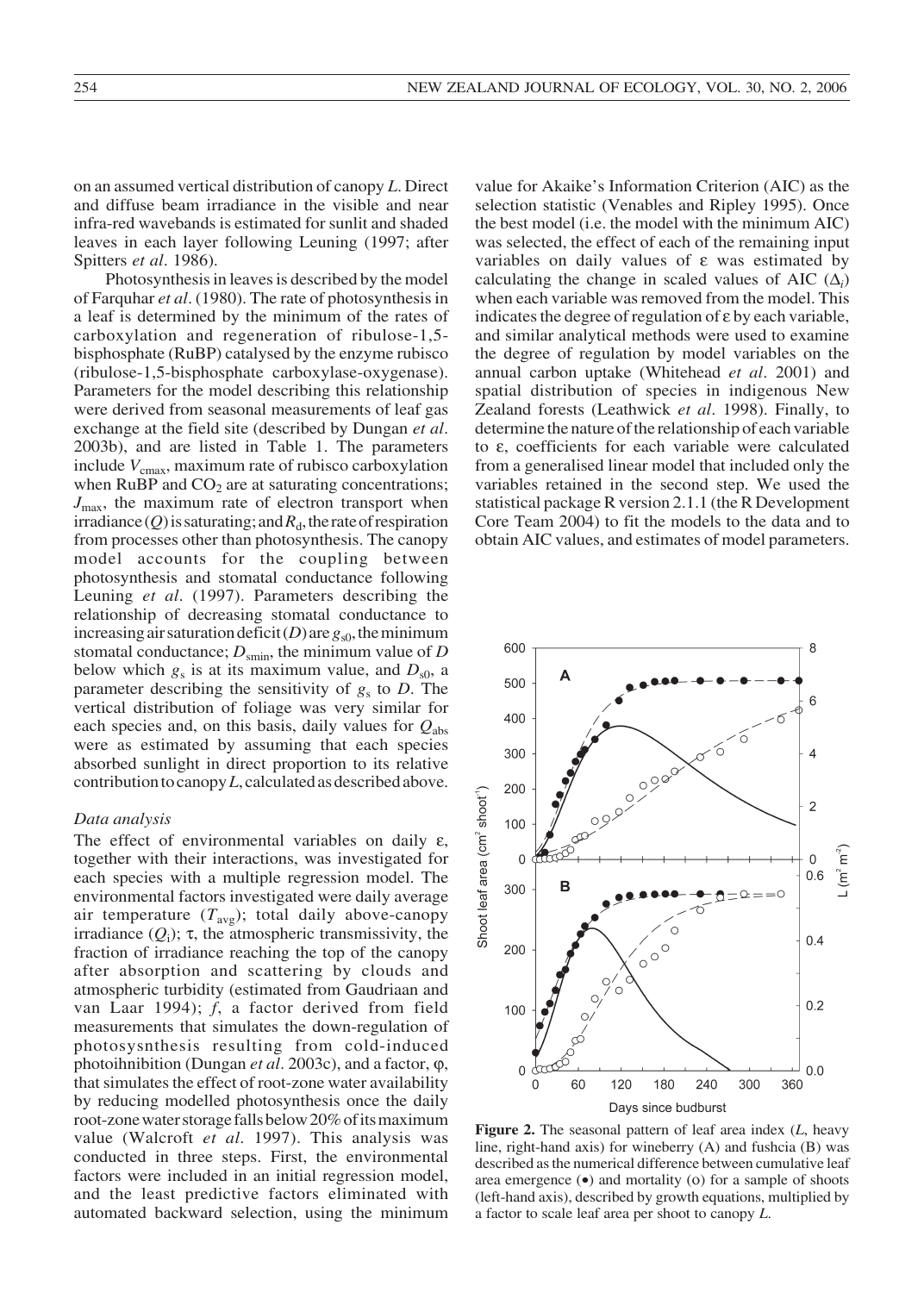# Results

## *Seasonal changes in canopy leaf area index*

For wineberry, the maximum leaf area per shoot was  $33.7 \times 10^{-3}$  m<sup>2</sup> shoot<sup>-1</sup> (Figure 2). This value was observed 119 days after bud burst. In contrast, the maximum leaf area per shoot for fuchsia was 16.7×  $10^{-3}$  m<sup>2</sup> shoot<sup>-1</sup>, observed 67 days after bud burst. The scaling factor to convert per-shoot leaf area  $(m^2 \text{ shoot}$ <sup>1</sup>) to  $L(m^2m^{-2})$  was  $1.45 \times 10^{-2}$  and  $2.99 \times 10^{-3}$  shoots m<sup>-</sup>  $2^{2}$  for wineberry and fuchsia respectively. Canopy *L* declined more rapidly for fuchsia than for wineberry; *L* was within 25% of the maximum value for only 80 days for fuchsia, but for 140 days for wineberry.

#### *Estimating environmental effects on daily* <sup>ε</sup>

Total photosynthetically active irradiance (PAR) measured at the site over the year was 3463 MJ PAR  $m<sup>-2</sup>$ . During this time irradiance below the canopy was 247 MJ PAR m-2. Irradiance absorbed by the canopy was thus 3216 MJ PAR  $m^{-2}$ , or 93% of the total solar radiation.

Over the year, Equation 1 predicted average values for daily ε ( $\pm$ 1 s.e.) of 0.60 (0.012) g C MJ<sup>-1</sup> PAR for

**Table 2.** Effect of model input variables on calculated values for daily ε for wineberry and fuchsia. Variables are *Q*i, PAR reaching the top of the canopy; τ, atmospheric transmissivity; ϕ, a factor that reduces phosotynthesis when root-zone water storage falls >20% below its maximum value; and *f*, a parameter describing the effect of frost-induced photoinhibition of photosynthesis. The effect of each variable is determined from ∆*i*, the scaled change in AIC values, and variables are ranked from most to least important. See text for details.

| Variable          | d.f. | Deviance | $\Delta_i$   | Coefficient |
|-------------------|------|----------|--------------|-------------|
| Fuchsia           |      |          |              |             |
| $Q_i \times \tau$ | 1    | 0.154    | 112.67       | $-0.017$    |
| φ                 | 1    | 0.030    | 13.08        | 0.172       |
| $T_{\rm avg}$     | 1    | 0.001    | 8.66         | $-0.003$    |
| f                 | 1    | 0.002    | 5.65         | 0.367       |
| $Q_i$             | 1    | 1.092    | $\mathbf{0}$ | 0.012       |
| τ                 | 1    | 0.376    | $\Omega$     | $-0.260$    |
| Intercept         | 1    |          |              | $-0.185$    |
| Null              | 272  | 1.950    |              |             |
| Wineberry         |      |          |              |             |
| f                 | 1    | 0.319    | 175.68       | 0.225       |
| $Q_i \times \tau$ | 1    | 0.262    | 164.31       | $-0.020$    |
| $T_{\rm avg}$     | 1    | 0.001    | 17.78        | $-0.004$    |
| φ                 | 1    | 0.015    | 0.03         | 0.066       |
| $Q_i$             | 1    | 0.354    | $\Omega$     | 0.014       |
| τ                 | 1    | 0.494    | $\mathbf{0}$ | $-0.140$    |
| Intercept         | 1    |          |              | $-0.043$    |
| Null              | 355  | 1.886    |              |             |



**Figure 3.** The relationship between daily values of ε and atmospheric transmissivity  $(\tau)$  for fuchsia  $(\bullet)$  and wineberry (ο). The relationship between ε and τ was described by an equation of the form  $\varepsilon = y_0 + a \times \exp(-0.5 \times (\ln(\tau/x_0)/b)^2)$ . (where  $y_0$ ,  $a$ ,  $x_0$ , and  $b$  are parameters estimated from the data) and had adjusted  $R^2$  values of 0.88 and 0.73 for fuchsia and wineberry, respectively.

fuchsia, and  $0.43$  (0.009) g C MJ<sup>-1</sup> PAR for wineberry. Maximum and minimum values were 0.80 and 0.07 g C MJ<sup>-1</sup> PAR, and 0.92 and 0.18 g C MJ<sup>-1</sup> PAR for wineberry and fuchsia respectively. During the 274 day period when fuchsia leaves were present, values of ε estimated for wineberry were 27% lower than those estimated for fuchsia  $(t_{273,0.05} = 44.0, P < 0.001)$ .

For both fuchsia and wineberry, the automatic model selection process retained all five single-term environmental variables ( $T_{\text{avg}}$ ,  $Q_i$ ,  $\tau$ ,  $f$ , and  $\varphi$ ), but removed all the two-way interactions except for the interaction between  $Q_i$  and  $\tau$  (Table 2). The interaction between  $Q_i$  and  $\tau$  had the largest effect on daily values of ε for fuchsia, and was one of the two most important variables for wineberry. The parameter describing frost-induced photoinhibition had an important effect on ε for wineberry, as *f* reduced canopy photosynthesis on 49 days over the year. In contrast, because fuchsia was leafless during the coldest winter months, *f* reduced modelled photosynthesis on only three days over the year.

By itself, atmospheric transmissivity  $(\tau)$  explained 90% and 75% of the variability in daily ε for fuchsia and wineberry respectively (Figure 3). For both species the relationship between  $\tau$  and  $\varepsilon$  was negative, indicating that as transmissivity increases canopy ε decreases. For both species, the effect of restricted root-zone water availability ( $φ$ ) had an important effect on ε,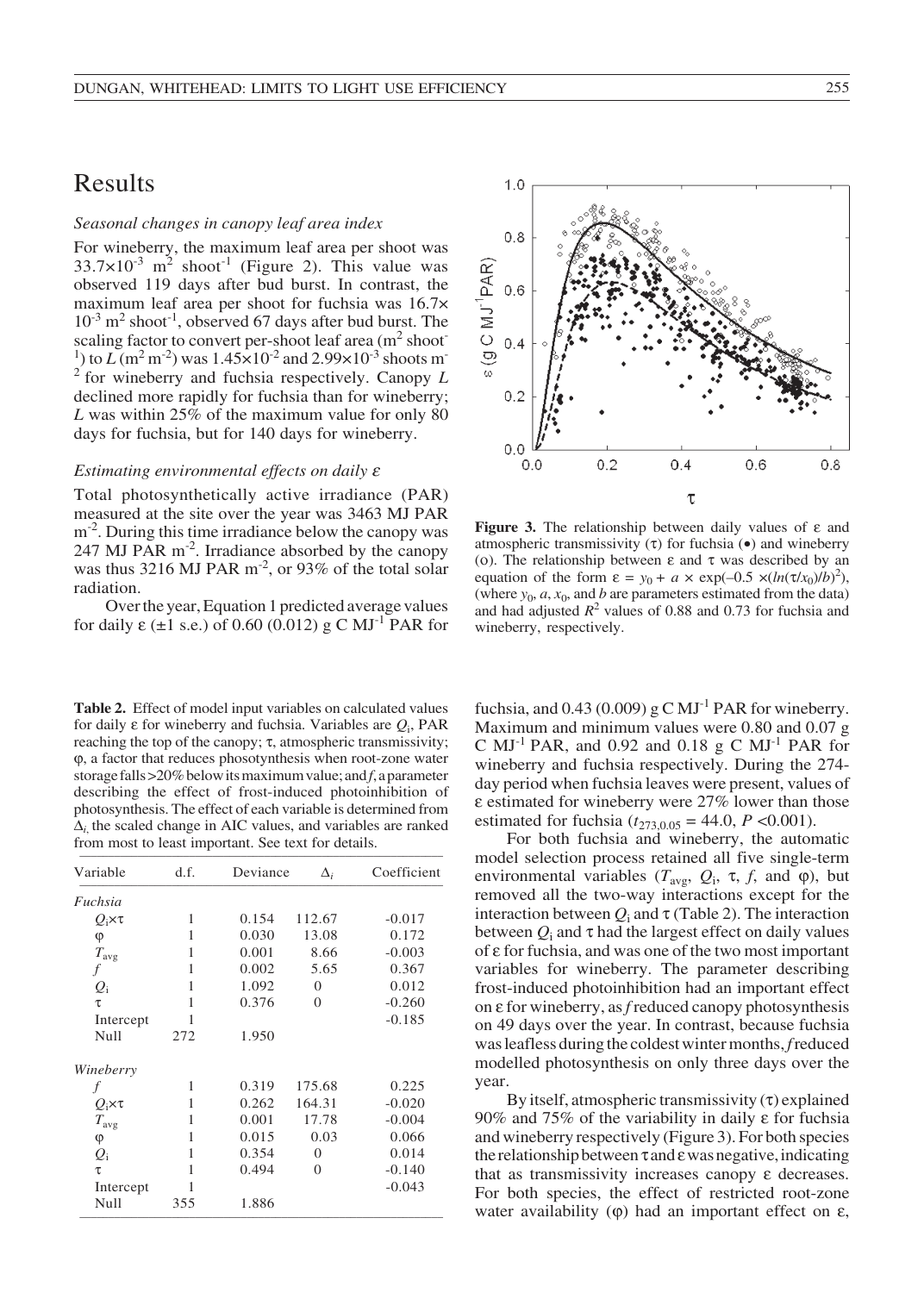showing that root-zone water storage can be an important limit to canopy photosynthesis even at relatively wet sites.

## Discussion

#### **Determination of values for** ε

Our estimates of average daily ε were 0.60 g C  $MJ<sup>-1</sup>$ PAR for fuchsia, and  $0.43$  g C MJ<sup>-1</sup> PAR for wineberry. Reasons for the differences in values for wineberry and fuchsia relate to differences in their photosynthetic physiology, and the relationship between the phenology of leaf area and environmental limits to photosynthesis. As Dungan *et al*. (2003b) showed, values for the parameters  $V_{\text{cmax}}$  and  $J_{\text{max}}$  are 30% higher in fuchsia than they are for wineberry, showing that fuchsia would have greater photosynthesis for an equivalent *Q*abs than wineberry. Although wineberry and fuchsia coexist in the canopy at the field site, and are exposed to the same environmental conditions, Table 1 shows that the implications of these conditions for ε are different for each species. For example, because annual carbon uptake for fuchsia is concentrated in the summer months, environmental limitations to ε associated with restricted root-zone water  $(\varphi$  in Table 1) exert proportionally more influence on daily ε than they do for wineberry. Conversely, because wineberry retains photosynthetically active leaves during the time that fuchsia is leafless the effect of frost-induced photoinhibition is much more important for wineberry than fuchsia. Clearly, the seasonal phenology of these species, and the timing of this relative to changes in weather conditions over the year, determines the environmental variables that exert the strongest effect on the efficiency of canopy photosynthesis.

The annual average values of  $\varepsilon$  that we estimate for wineberry and fuchsia are similar to values estimated for other broadleaved forest types. Landsberg *et al*. (1996) suggest that global average values for ε should lie between  $1-2$  g dry mass  $MJ<sup>-1</sup>$  for most forest types. Assuming that the carbon content of forest dry matter is around 50% would place a global average value in the range  $0.5-1.0$  g C MJ<sup>-1</sup>. Measured values of ε vary widely between forest types. Gower *et al*. (1999) present a summary of a variety of studies, with values of ε ranging from 0.1 g C MJ-1 for a *Pinus ponderosa* forest in Montana, to 0.79 g C MJ-1 for coppiced *Salix vimnalis* (Cannell *et al*. 1987). Values for temperate deciduous forest average 0.54 g C MJ-1 (Gower *et al*. 1999).

For both species, atmospheric transmissivity  $(τ)$ had a significant effect on daily values of ε. Low values of τ correspond with high scattering of solar irradiance, mainly by clouds (Roderick *et al*. 2001), increasing diffuse and scatted direct beam irradiance. As light is more scattered, relatively more penetrates to lower levels in the canopy, increasing the net photosynthesis of leaves lower in the canopy. Although canopy light use is more efficient on days with low  $\tau$  (maximum values for ε for wineberry and fuchsia were estimated for days with  $\tau$  equal to 0.19 and 0.21 respectively; Figure 3), it does not correspond that canopy carbon uptake is necessarily higher on these days. Indeed, the canopy carbon uptake for days when  $\tau$  <0.4 was c.42% of the annual total, although  $\tau$  was <0.4 on 52% of the days during the year.

Although rainfall at our study site is high (4800 mm year<sup>-1</sup>) and relatively evenly dispersed, periods of restricted root-zone water availability had a strong effect on reducing light use efficiency for the canopy for two reasons. First, soil at the site is relatively shallow and free-draining. Although tree roots were found to depths greater than 0.5 m, most were concentrated in the top 0.1 m (Dungan *et al*. 2003b). Mineral soil at the site has a high proportion of gravel and sand, typical of colluvial soils that form on alluvial fans. As such, water drains quickly from the root zone and unless more rain falls, root-zone water availability can quickly become limiting to photosynthesis. Second, periods of restricted rainfall occurred during the warmer summer months (Dungan *et al.* 2004), increasing evaporative demand and intensifying the effect of restricted root-zone water storage. Casual observations at the field site during this dry period showed clear effects of water stress, such as wilting leaves, particularly for fuchsia. However this did not result in increased leaf mortality (Dungan *et al*. 2003a), and leaves appeared to recover rapidly after new rain. Other modelling approaches have demonstrated the importance of considering the response of plants to soils and atmospheric water deficits. For example, it has been shown that the distribution of New Zealand's indigenous tree species is determined by species' responses to root-zone water deficit and air saturation deficit (Leathwick and Whitehead 2001). Similarly, it has been shown that considering the coupling between root-zone water, xylem hydraulic conductivity, and transpiration in models of  $CO<sub>2</sub>$  and water fluxes, particularly in environments with restricted root-zone water storage, can strongly determine the accuracy of ecosystem-scale predictive models (Tuzet *et al*. 2003). However, despite the importance of hydraulic effects for determining forest productivity, the response of stomatal conductance to root-zone water and air saturation deficit has been quantified for only a small number of New Zealand's native tree species.

### **Implications for models of forest productivity and carbon uptake**

Our results show that a relatively simple model of the seasonal phenology of canopy leaf area, derived from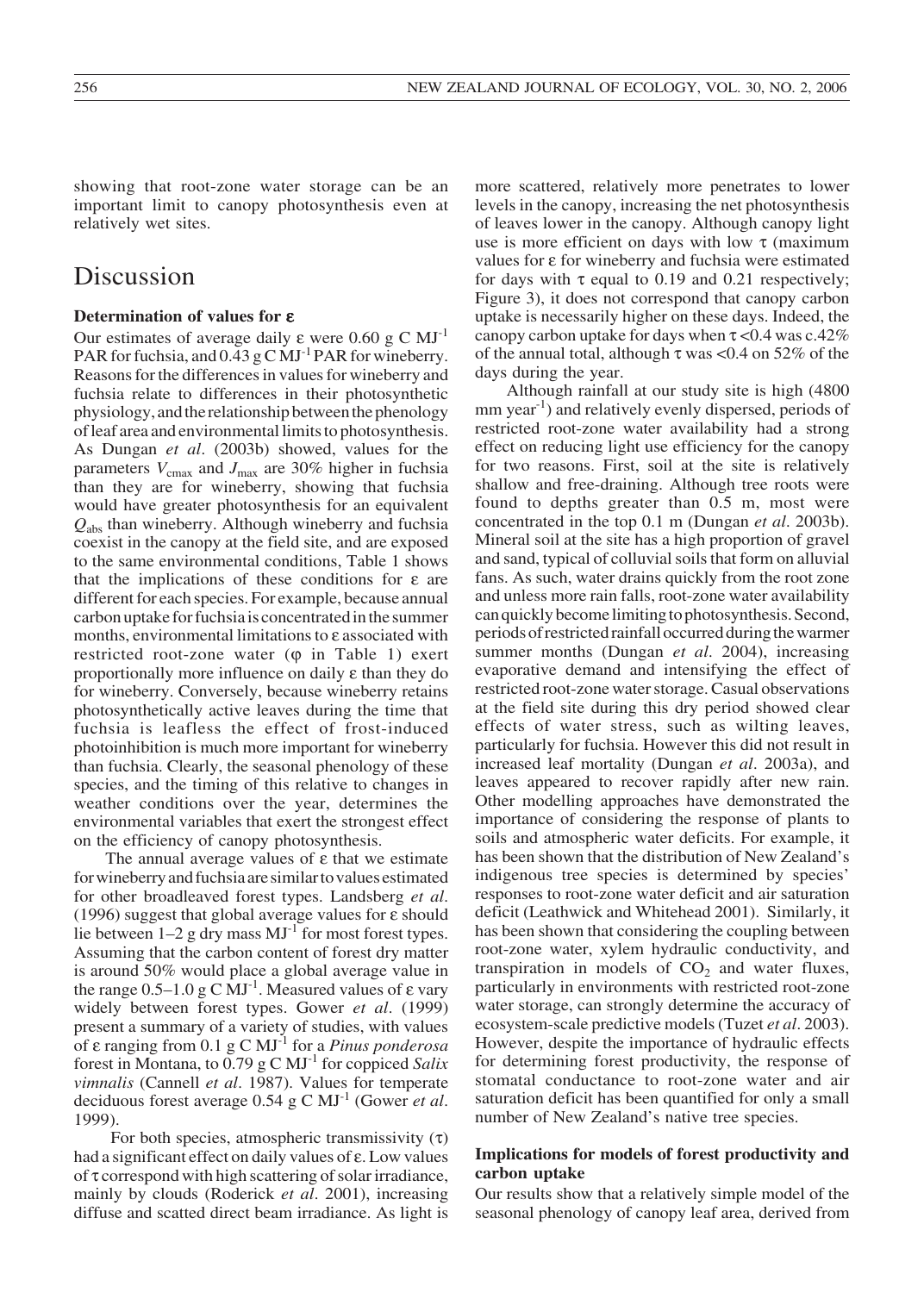shoot-level measurements of the emergence and mortality of individual leaves, can be used to model light use efficiency in forest canopies with highly variable seasonal leaf area. Because leaf emergence and mortality can be related to environmental variables this simple approach lends itself to models that investigate the response of vegetation to global climate change. Our observation that  $\varepsilon$  is strongly related to atmospheric transmissivity supports Turner et al' s (2003) suggestion to include parameters describing sky conditions such as cloudiness or transmissivity in large scale models of light use efficiency and primary productivity. Although canopy photosynthesis is fundamentally related to  $Q_i$ , the quality of light received exerts a strong influence on the efficiency of canopy photosynthesis. This becomes clear when considering that while high values of  $Q_i$  can only be obtained when the sky is clear (and  $\tau$  is large), intermediate values of  $Q_i$ can be experienced under a range of conditions; on clear days when the sun is low in the sky (i.e. in winter, or in the early morning/late afternoon) or on cloudy days when  $\tau$  is low, and diffuse irradiance is increased by clouds or atmospheric aerosols. Under these conditions diffuse irradiance penetrates further into the canopy, increasing photosynthesis of shaded leaves that are not directly illuminated. The interaction between *Q*<sup>i</sup> and τ we observed (Table 2) shows that values for  $\varepsilon$  can be higher on days with low ε than *Q*i would suggest. Direct measurements have shown that  $\tau$  can have a strong effect on net ecosystem exchange (a measure of total flux of carbon between vegetation and the atmosphere that includes more than just canopy photosynthesis) (Hollinger et al 1994; Gu *et al*. 2003). Although this effect can be variable, related in part to differences in the canopy architecture of the vegetation studied (e.g. Letts *et al*. 2005), it has been shown that changes in the direct and diffuse irradiance resulting from decreased atmospheric transmissivity associated with increased cloud cover and atmospheric particles can alter carbon uptake at regional (Roderick *et al*. 2001, Misson *et al*. 2005) and global (Gu *et al*. 2003) scales.

While the simplifying assumption of constant ε (Landsberg *et al*. 1996; Rosati *et al*. 2004) has compelling advantages in global-scale carbon balance models, it is probably only strictly valid in systems with few environmental constraints to carbon uptake. For natural systems, like the native forest of New Zealand, future modelling efforts should consider the environmental regulation of ε, particularly by factors regulating hydraulic conductance along the soil-plantatmosphere continuum and the effect of nutrient availability on photosynthesis.

## Acknowledgements

Collection of field data and initial modelling work was supported by a Lincoln University Doctoral Scholarship and a grant from the Marsden Fund to Matt McGlone, Landcare Research.

# References

- Chen, J.M.; Blanken, P.D.; Black, T.A.; Guilbeault, M.; Chen, S. 1997. Radiation regime and canopy architecture in a boreal aspen forest. *Agricultural and Forest Meteorology 86:* 107-125.
- Cannell, M.G.R.; Milne, R.; Sheppard, L.J.; Unsworth, M.H. 1987. Radiation interception and productivity of willow. *Journal of Applied Ecology 24:* 261-278.
- Dungan, R.J.; Duncan, R.P.; Whitehead, D. 2003a. Investigating leaf lifespans with interval-censored failure-time analysis . *New Phytologist 158:* 593-600.
- Dungan, R.J.; Whitehead, D.; Duncan, R.P. 2003b. Seasonal and temperature dependence of photosynthesis and respiration for two cooccurring broad-leaved tree species with contrasting leaf phenology. *Tree Physiology 23:* 561-568.
- Dungan, R.J.; Whitehead, D.; McGlone, M.; Duncan, R.P.; Allen, R.B. 2003c. Cold-induced photoinhibition and winter leaf-loss in the broadleaved tree *Aristotelia serrata* (Elaeocarpaceae). *Functional Plant Biology 30:* 543-550.
- Dungan, R.J.; Whitehead, D.; McGlone, M.S.; Allen, R.B.; Duncan, R.P. 2004. Simulated carbon uptake for a canopy of two broadleaved tree species with contrasting leaf habit. *Functional Ecology 18:* 34- 42.
- Farquhar, G.D.; von Caemmerer, S.; Berry, J.A. 1980. A biochemical model of photosynthetic  $CO<sub>2</sub>$ assimilation in leaves of C<sub>3</sub> species. *Planta 149:* 78-90.
- Goudriaan, J.; van Laar, H.H. 1994 *Modelling potential crop growth processes. Textbook with exercises*. Kluwer, Dordrecht. 256 pp.
- Gower, S.T.; Kucharik, C.J.; Norman, J.M. 1999. Direct and indirect estimation of leaf area index,  $f_{APAR}$ , and net primary production of terrestrial ecosystems. *Remote Sensing and Environment 70:* 29-51.
- Gu, L.D.; Baldocchi, D.D.; Verma, S.B.; Black, T.A.; Vesala, T.; Falge, E.M.; Dowty, P.R. Advantaged of diffuse radiation for terrestrial ecosystem productivity. *Journal of Geophysical Research-Atmospheres 107 (D5-6)*: Art. No. 4050 doi:10.1029/2001JD001242.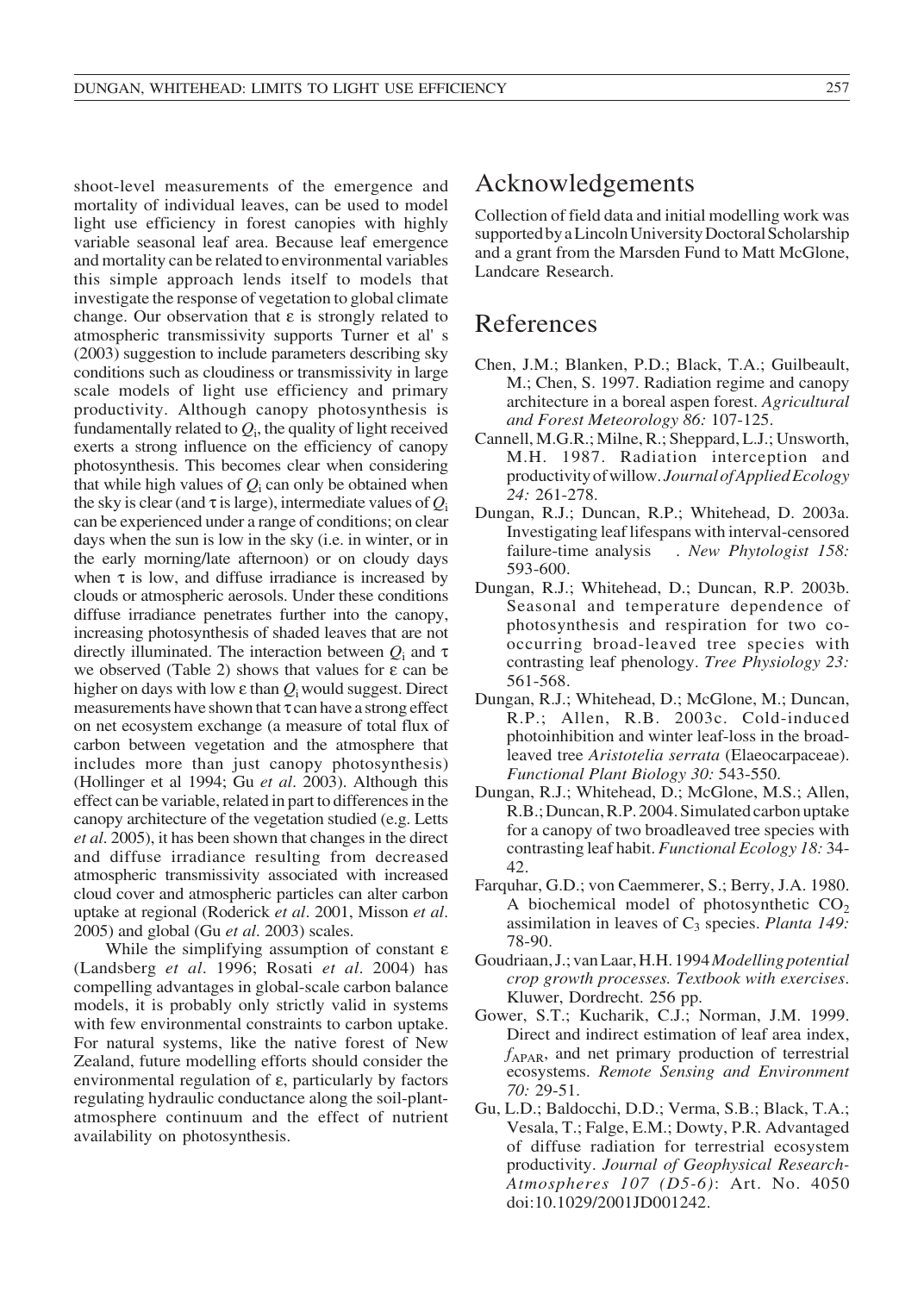- Hall, F.G.; Huemmerich, K.F.; Goward, S.N. 1990. Use of narrow-band spectra to estimate the fraction of absorbed photosynthetically radiation*. Remote Sensing and Environment 15:* 271-282.
- Hewitt, A.E. 1998. *New Zealand soil classification*. Manaaki Whenua Press, Lincoln, New Zealand.
- Hollinger, D.Y.; Kelliher, F.M.; Byers, J.N.; Hunt, J.E.; McSeveny, T.M.; Weir, P.L.. 1994. Carbon dioxide exchange between an undisturbed oldgrowth temperate forest and the atmosphere. *Ecology 75:* 134-150.
- Landsberg, J.J.; Prince, S.D.; Jarvis, P.G.; McMurtrie, R.; Luxmore, R.J.; Medlyn, B.E. 1996. Energy conversion and use in forests: an analysis of forest production in terms of radiation utilisation efficiency å. Pp. 273-298 in Gholz, H.L.; Nakane, K.; Shimoda, H. (Editors) *The use of remote sensing in the modelling of forest productivity*. Dordrecht, Kluwer Academic Publishing. 336 pp.
- Leathwick, J.R.,; Burns, B.R.; Clarkson, B.D. 1998. Environmental correlates of tree alpha-diversity in New Zealand primary forests. *Ecography 21:* 235-246.
- Leathwick, J.R.; Whitehead, D. 2001 Soils and atmospheric water deficits and the distribution of New Zealand's indigenous tree species. *Functional Ecology 13:* 233-242.
- Letts, M.G.; Lafleur, P.M.; Roulet, N.T. 2005. On the relationship between cloudiness and net ecosystem carbon dioxide exchange in peatland ecosystem. *Ecoscience 12:* 53-59.
- Leuning, R. 1995 A critical appraisal of a combined stomatal-photosynthesis model for C<sub>3</sub> plants. *Plant*, *Cell & Environment 18:* 339-355.
- Leuning, R.; Kelliher, F.M.; de Pury, D.G.G.; Schulze, E.D. 1995. Leaf nitrogen, photosynthesis, conductance, and transpiration: scaling from leaves to canopies. *Plant, Cell and Environment 18:* 1183-1200.
- McGlone, M.S.; Dungan, R.J.; Hall, G.M.J.; Allen, R.B. 2004. Winter leaf loss in the New Zealand woody flora. *New Zealand Journal of Botany 42:* 1-19.
- Medlyn, B.E. 1998. Physiological basis of the light use efficiency model. *Tree Physiology 18:* 167-176.
- Misson, L.; Lunded, M.; McKay, M.; Goldstein, A.H. 2005. Atmospheric aerosol light scattering and surface wetness influence the diurnal pattern of net ecosystem exchange in a semi-arid ponderosa pine plantation. *Agricultural and Forest Meteorology 129:* 69-83.
- Monteith, J.L. 1977. Climate and the efficiency of crop production in Britain. *Philosophical Transactions of the Royal Society London Series B 281:* 277- 294.
- Roderick, M.L.; Farquhar, G.D.; Berry, S.L.; Noble,

I.R.; 2001. On the direct effect of clouds and atmospheric particles on the productivity and structure of vegetation. *Oecologia 129:* 21-30.

- Rosati, A.; Metcalf, S.G.; Lampinen, B.D. 2004. A simple method to estimate photosynthetic radiation use efficiency of canopies. *Annals of Botany 93:* 567-574.
- Soil Survey Staff. 1996. *Keys to soil taxonomy*. Seventh Edition. SMSS Technical Monograph No. 6. Blacksburg, Virginia, USA.
- Spitters, C.J.T.; Toussant, H.A.J.M.; Goudrian, J. 1986. Separating the diffuse and direct components of global radiation and its implications for modelling canopy photosynthesis. Part I. Components of incoming radiation. *Agricultural and Forest Meteorology 38:* 217-229.
- The R Development Core Team. 2005. *R: A language and environment for statistical computing.* R Foundation for Statistical Computing, Vienna, Austria. URL: http://www.R-project.org.
- Turner, D.P.; Urbanski, S.; Bremer, D.; Wofsy, S.C.; Meyers, T.; Gower, S.T.; Gregory, M. 2003. A cross-biome comparison of daily light use efficiency for gross primary production. *Global Change Biology 9:* 383-395.
- Tuzet, A.; Perrier, A.; Leuning, R. 2003. A coupled model of stomatal conductance, photosynthesis and transpiration. *Plant, Cell and Environment 26:* 1097-1116
- Venables, W.N; Ripley, B.D. 1994. *Modern applied statistics with S-Plus*. Springer Verlag, New York, U.S.A. 501 pp.
- Walcroft, A.; Silvester, W.B.; Whitehead, D.; Kelliher, F.M. 1997. Seasonal changes in stable carbon isotope ratios within annual rings of *Pinus radiata* reflect environmental regulation of growth processes. *Australian Journal of Plant Physiology 24:* 57-68
- Wardle, P. 1991. *Vegetation of New Zealand.* Cambridge: Cambridge University Press. 672 pp.
- Wang, Y.P. 2003 A comparison of three different canopy radiation models commonly used in plant modelling. *Functional Plant Biology 30:* 143– 152.
- Whitehead, D.; Leathwick, J.R.; Walcroft, A.S. 2001. Modeling annual carbon uptake for the indigenous forests of New Zealand. *Forest Science 47:* 9-20.
- Whitehead, D.; Hall, G.M.J.; Walcroft, A.; Brown, K.J.; Landsberg, J.J.; Tissue, D.T.; Turnbull, M.H.; Griffen, K.L.; Schuster, W.; Carswell, F.E.; Trotter, C.M.; James, I.J.; Norton, D.A. 2002. Analysis of the growth of rimu (*Dacrydium curpessinum*) in South Westland, New Zealand using processbased simulation models. *International Journal of Biometeorology 46:* 66-75.
- Whitehead, D.; Walcroft, A.S.; Scott, N.A.; Townsend,